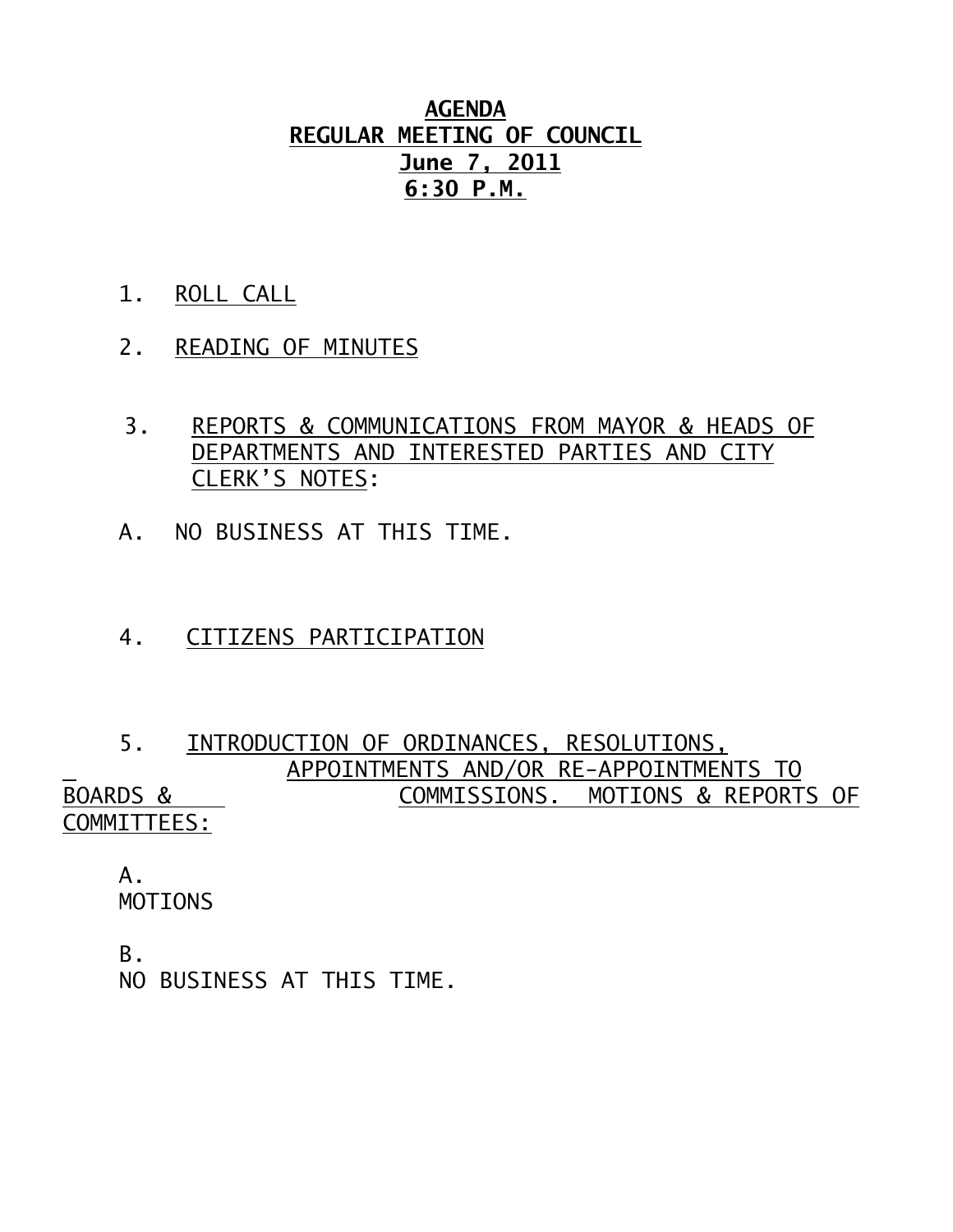## 6. CONSIDERATION OF ORDINANCES – READING BY TITLE –

A.

READING BY TITLE – FILE OF COUNCIL NO. 36, 2011 – AN ORDINANCE - AMENDING FILE OF COUNCIL NO. 83, 2009, ENTITLED, "AN ORDINANCE AUTHORIZING THE MAYOR AND OTHER APPROPRIATE OFFICIALS OF THE CITY OF SCRANTON TO TAKE ALL NECESSARY ACTIONS TO IMPLEMENT THE CONSOLIDATED SUBMISSION FOR COMMUNITY PLANNING AND DEVELOPMENT PROGRAMS (AS AMENDED) TO BE FUNDED UNDER THE COMMUNITY DEVELOPMENT BLOCK GRANT (CDBG) PROGRAM, HOME INVESTMENT PARTNERSHIP (HOME) PROGRAM AND EMERGENCY SHELTER GRANT (ESG) PROGRAM", BY TRANSFERRING \$200,000.00 FROM PROJECT 05-15 EMERGENCY FLOOD RELIEF TO PROJECT 10-04 RECONSTRUCTION OF ROADS AND HANDICAP CURB CUTS.

B.

READING BY TITLE – FILE OF COUNCIL NO. 37, 2011 – AN ORDINANCE - ESTABLISHING THE LIST OF AUTHORIZED TOWING COMPANIES FOR THE CITY OF SCRANTON AND ESTABLISHING THE RULES, QUALIFICATIONS AND STANDARDS TO BE FOLLOWED BY ALL SAID TOWING COMPANIES, ESTABLISHING FINES AND PENALTIES FOR TOWING AND FEES RELATED TO THIS ORDINANCE.

 $\mathsf{C}$ .

READING BY TITLE – FILE OF COUNCIL NO. 38, 2011 – AN ORDINANCE - CREATING AND ESTABLISHING SPECIAL CITY ACCOUNT NO. (TO BE DETERMINED) ENTITLED "COMMUNITY MEDICAL CENTER PARKING REVENUE ACCOUNT" FOR THE RECEIPT OF ALL PAYMENTS TO BE MADE BY THE COMMUNITY MEDICAL CENTER TO THE CITY OF SCRANTON PURSUANT TO FILE OF COUNCIL NO. 26, 2011, (AS AMENDED), AND FOR THE DISBURSEMENTS OF DEPOSITS FROM SPECIAL CITY ACCOUNT NO. (TO BE DETERMINED).